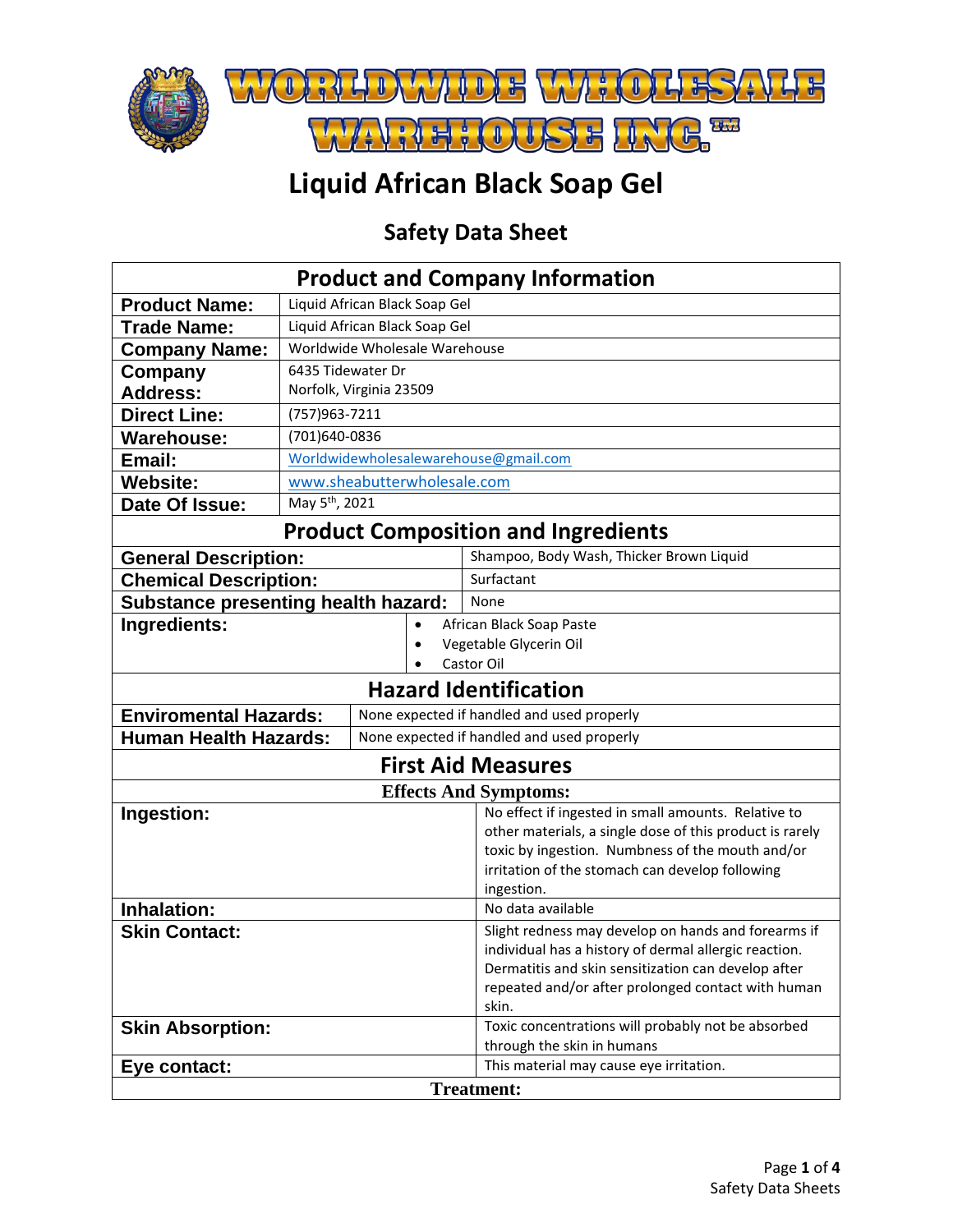



| Ingestion:                                  |                                                            | Drink water or milk to dilute. Induce vomiting only if               |  |  |  |  |
|---------------------------------------------|------------------------------------------------------------|----------------------------------------------------------------------|--|--|--|--|
|                                             |                                                            | advised by physician or a poison control center. Call a              |  |  |  |  |
|                                             |                                                            | poison control center immediately.                                   |  |  |  |  |
| Inhalation:                                 |                                                            | No vapors appear at normal working temperature.                      |  |  |  |  |
| <b>Skin Contact:</b>                        |                                                            | If irritation occurs, remove contaminated clothing and               |  |  |  |  |
|                                             |                                                            | footwear. Wash material off the skin with plenty of                  |  |  |  |  |
|                                             |                                                            | soap and water. Wash clothing and footwear before                    |  |  |  |  |
|                                             |                                                            | reuse.                                                               |  |  |  |  |
| <b>Eye Contact:</b>                         |                                                            | Immediately flush with plenty of water for at least 15               |  |  |  |  |
|                                             |                                                            | minutes. If irritation persists, have eyes examined and              |  |  |  |  |
|                                             |                                                            | treated by medical personnel.                                        |  |  |  |  |
| <b>Fire Fighting Measures</b>               |                                                            |                                                                      |  |  |  |  |
| <b>Suitable Extinguishing Media:</b>        |                                                            | Dry powder, foam, carbon dioxide, water                              |  |  |  |  |
| <b>Unsuitable Extinguishing Media:</b>      |                                                            | None Known                                                           |  |  |  |  |
| <b>Protection of Firefighters:</b>          |                                                            | Wear self-contained breathing apparatus and other                    |  |  |  |  |
|                                             |                                                            | protective clothing.                                                 |  |  |  |  |
| <b>Accidental Release Measures</b>          |                                                            |                                                                      |  |  |  |  |
| <b>Personal Precautions:</b>                |                                                            | Watch out for slippery conditions with spillage. Avoid contact with  |  |  |  |  |
|                                             | eyes.                                                      |                                                                      |  |  |  |  |
| <b>Environmental Precautions:</b>           |                                                            | Keep away from drains and ground water                               |  |  |  |  |
| <b>Methods of Cleaning Up:</b>              | Where possible, flush down drain to waste treatment sewer; |                                                                      |  |  |  |  |
|                                             |                                                            | otherwise on small spills, use chemical absorbent and sweep up. For  |  |  |  |  |
|                                             |                                                            | large spills, contain and collect the material.                      |  |  |  |  |
| <b>Handling And Storage</b>                 |                                                            |                                                                      |  |  |  |  |
| Handling:                                   |                                                            | Handle with care and avoid spillage on the floor.                    |  |  |  |  |
|                                             |                                                            | Spillage could result in a slippery surface.                         |  |  |  |  |
| <b>Measures of Safety Handling:</b>         |                                                            | Consider normal working hygiene. Clean work area<br>and clean hands. |  |  |  |  |
| Storage:                                    |                                                            | Store in a cool dry place. Keep away from heat or                    |  |  |  |  |
|                                             |                                                            | direct sunlight.                                                     |  |  |  |  |
| <b>Suitable packing materials:</b>          |                                                            | Coated steel drums, plastic containers, dark glass                   |  |  |  |  |
|                                             |                                                            | containers                                                           |  |  |  |  |
| Non-suitable packaging materials:           |                                                            | Direct contact with iron, bronze, or copper.                         |  |  |  |  |
| <b>Exposure Control/Personal Protection</b> |                                                            |                                                                      |  |  |  |  |
| Further measures to the design of           |                                                            | No special measures.                                                 |  |  |  |  |
| technical equipment:                        |                                                            |                                                                      |  |  |  |  |
| <b>Respiratory Protection:</b>              |                                                            | No special measures at normal room temperature and                   |  |  |  |  |
|                                             |                                                            | indicated use.                                                       |  |  |  |  |
| <b>Hand Protection:</b>                     |                                                            | No special measures at normal room temperature and                   |  |  |  |  |
|                                             |                                                            | recommended use. Gloves can be helpful when                          |  |  |  |  |
|                                             |                                                            | handling the soap.                                                   |  |  |  |  |
| <b>Eye Protection:</b>                      |                                                            | Usage of safety glasses/goggles is recommended.                      |  |  |  |  |
| <b>Skin Protection:</b>                     |                                                            | No special measures at normal room temperature and                   |  |  |  |  |
|                                             | recommended use.                                           |                                                                      |  |  |  |  |
| <b>Physical and Chemical Properties</b>     |                                                            |                                                                      |  |  |  |  |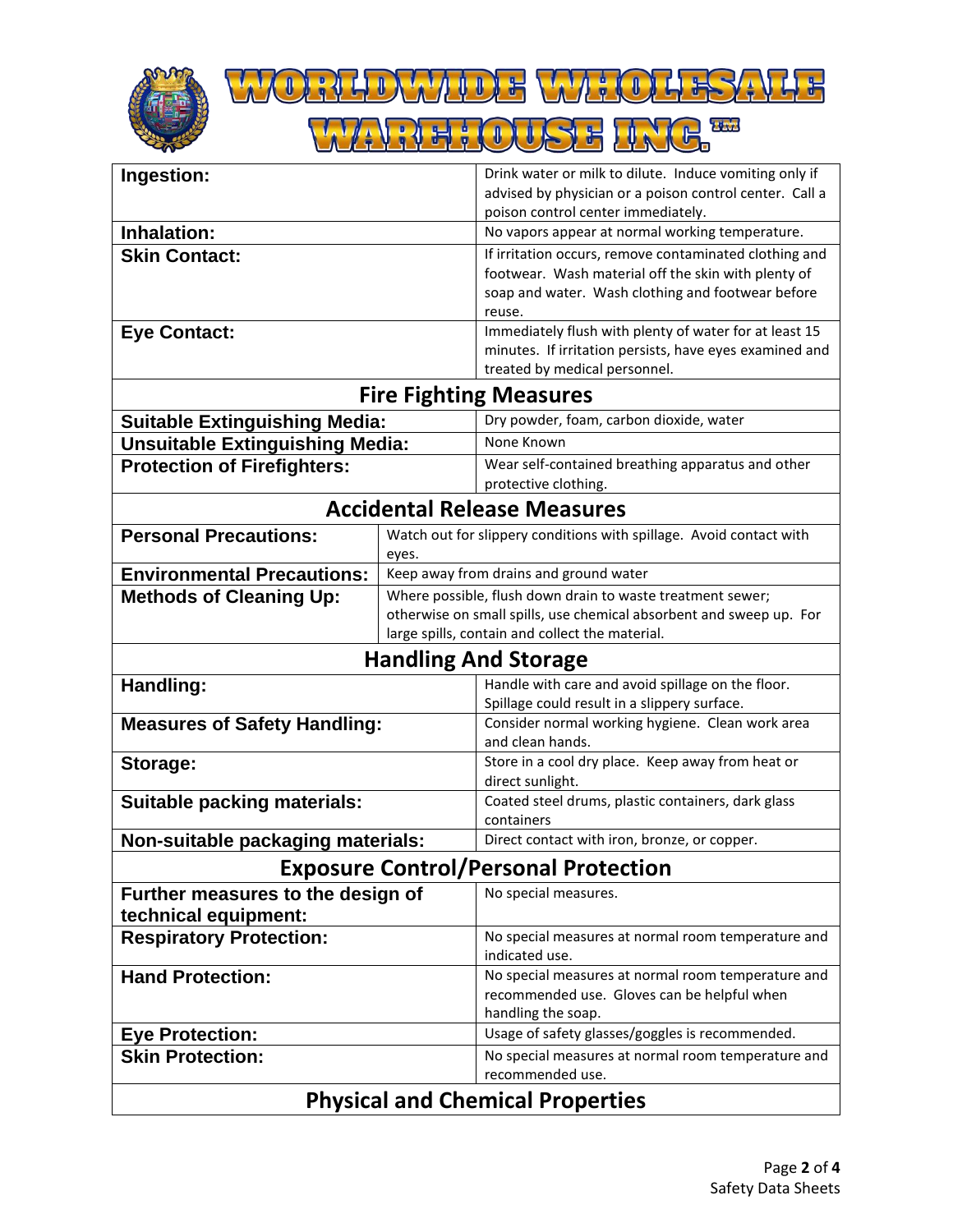



| Appearance:                                                                       | Form: Solid at 20 C or Liquid at 20 C.<br>$\bullet$   |  |  |  |  |
|-----------------------------------------------------------------------------------|-------------------------------------------------------|--|--|--|--|
|                                                                                   | Color: Dark brown                                     |  |  |  |  |
|                                                                                   | Smell: Characteristic or Spice                        |  |  |  |  |
| <b>Information Related To Safety:</b>                                             | Melting Point: No data available<br>$\bullet$         |  |  |  |  |
|                                                                                   | Boiling Point: No data available                      |  |  |  |  |
|                                                                                   | Cloud Point: No data available                        |  |  |  |  |
|                                                                                   | Flash Point: >200 C                                   |  |  |  |  |
|                                                                                   | Ignition Temperature: No data available               |  |  |  |  |
|                                                                                   | Auto inflammability: Not possible                     |  |  |  |  |
|                                                                                   | <b>Explosive Properties: Not explosive</b><br>٠       |  |  |  |  |
|                                                                                   | Limits of flammability: No data available             |  |  |  |  |
|                                                                                   | Vapor Pressure: equivalent to water (liquid           |  |  |  |  |
|                                                                                   | form)                                                 |  |  |  |  |
|                                                                                   | Density at 20 C: equivalent to water (liquid          |  |  |  |  |
|                                                                                   | form)                                                 |  |  |  |  |
|                                                                                   | pH Value: 8-9                                         |  |  |  |  |
| <b>Stability and Reactivity</b>                                                   |                                                       |  |  |  |  |
| <b>Conditions to avoid:</b>                                                       | Direct heat and light                                 |  |  |  |  |
| <b>Materials to avoid:</b>                                                        | Strong oxidizing agents                               |  |  |  |  |
| <b>Hazardous decomposition products:</b>                                          | Only through thermal decomposition products: H2O      |  |  |  |  |
|                                                                                   | and CO <sub>2</sub>                                   |  |  |  |  |
| <b>Toxicological Information</b>                                                  |                                                       |  |  |  |  |
| <b>Acute Toxicity:</b>                                                            | Oral (LD50): Not tested on animals                    |  |  |  |  |
|                                                                                   | Inhalation (LC 50): Not to be expected                |  |  |  |  |
|                                                                                   | Skin irritation: No skin irritation                   |  |  |  |  |
|                                                                                   | Eye Irritation: Slightly irritant                     |  |  |  |  |
|                                                                                   | Sensation: No data available                          |  |  |  |  |
|                                                                                   | Chronic Toxicity: Not to be expected                  |  |  |  |  |
| <b>Ecological Information</b>                                                     |                                                       |  |  |  |  |
| <b>Elimination (Persistency and Degradability):</b>                               | Readily biodegradable                                 |  |  |  |  |
| <b>Bioaccumulative potential:</b>                                                 | No data available                                     |  |  |  |  |
| <b>Ecotoxicity:</b>                                                               | No data available                                     |  |  |  |  |
| According to the chemical composition, the material does not contain heavy metals |                                                       |  |  |  |  |
| and substances classified as dangerous to or for the environment                  |                                                       |  |  |  |  |
| <b>Disposal Considerations</b>                                                    |                                                       |  |  |  |  |
| <b>Product:</b>                                                                   | Dispose of in accordance with local regulations. This |  |  |  |  |
|                                                                                   | material is not considered hazardous waste.           |  |  |  |  |
| <b>Contaminated Packaging:</b>                                                    | Suitable waste-disposal site approved by local        |  |  |  |  |
|                                                                                   | authorities                                           |  |  |  |  |
| <b>Transport Information</b>                                                      |                                                       |  |  |  |  |
| This product is not a hazardous material.                                         |                                                       |  |  |  |  |
| <b>Regulatory Information</b>                                                     |                                                       |  |  |  |  |
| According to our information, this product is not a dangerous material            |                                                       |  |  |  |  |
|                                                                                   |                                                       |  |  |  |  |